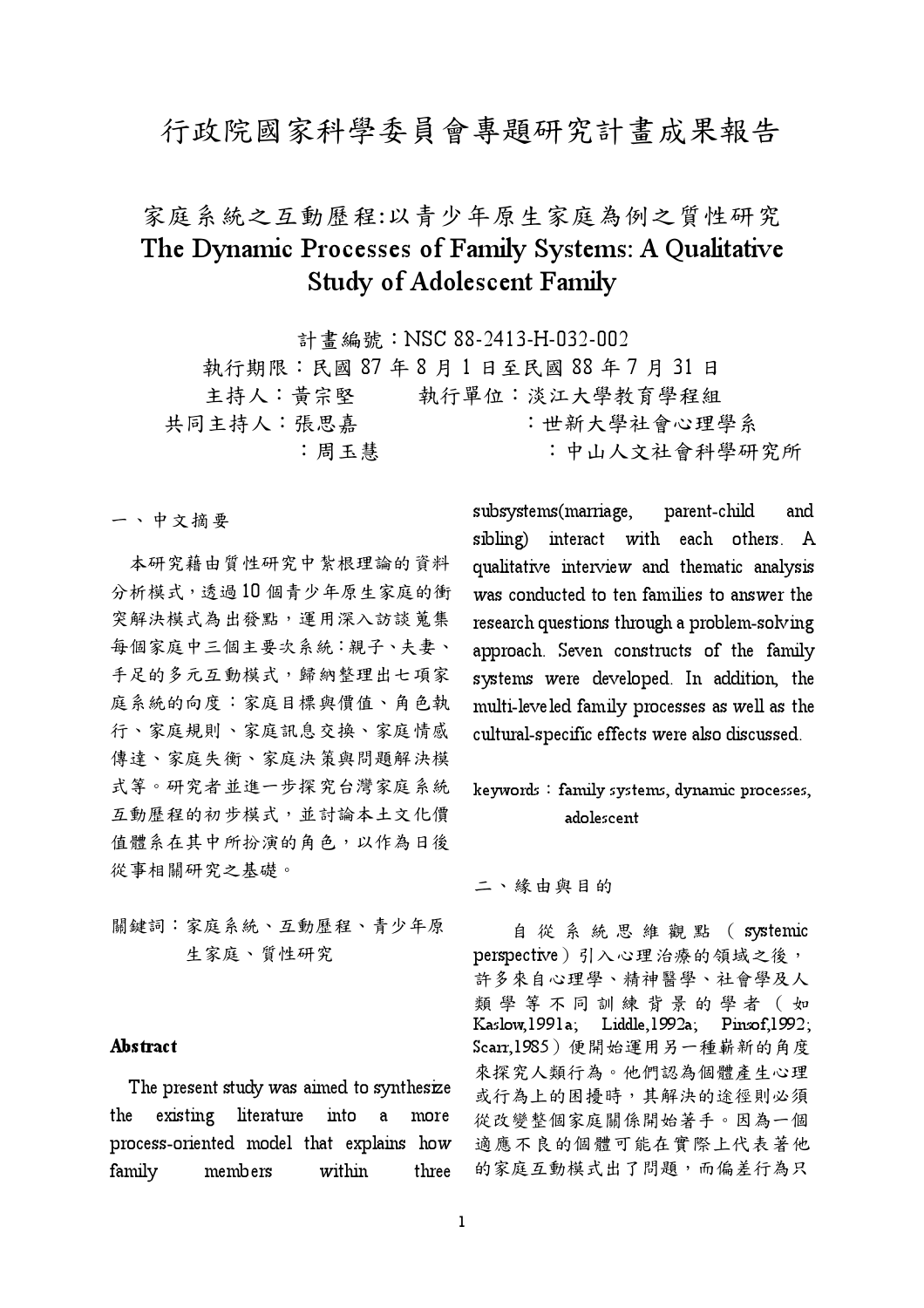是一個症狀的表徵。因此,要了解個體的 心理及行為發展時,探討其家庭內部成員 之間的互動歷程與關係型態便顯得非常 重要。而不是像傳統的研究取向只有關注 個人內在心理 (intrapsychic) 的特性或機 轉而已。

然而,值得注意的是,現階段在從事 有關家庭系統研究時,所面臨的主要困境 之一,就是可以用來反映及評量系統觀點 在方法學上(methodology)的缺乏 (Minuchin, 1992; Manke & Plomin, 1997; 葉 光輝、孫世維、利翠珊 & 趙淑姝, 1997; 黃宗堅,1999)。換言之,如何在研究中發 展出一套方法來捕捉系統觀點中的「整體 性 (wholeness)、複合觀點(multi-level)及 雙向循環觀點(bi-directional)都是研究者 仍待克服的方向。到目前為止,幾乎所有 的研究都只侷限於親子、夫妻或手足等當 中之一的系統,很少有人將家庭中的主要 次系統當成是一個整體(family system as whole)來做複合觀點的探究。再者,以往 的研究多從單一的方向出發來看家庭因 素對個體可能造成的影響,而忽略了兼顧 個體對家庭系統所可能帶來的影響性。易 言之,這些研究並沒有採取一種雙向 (bi-directional)相互影響的思考觀點來瞭 解家庭系統的運作情形(L'Abate,1992; 黄 宗堅.1999)。

此外,目前國內外雖然已有一些研究 採取家庭系統的思維觀點來探討青少年 心理及行為發展(Huang,1996; Manke et al.,1997; 黄瑛琪, 1997; 王大維等, 1996; 翁慧圓,1996),但是其研究方向多偏重於 量化的問卷調查,而且僅將焦點集中於其 結果(outcome)之解析,對其發展的歷程 (process)卻鮮少為研究者論及。筆者發現 在這些量化的研究中,即使是使用了涵括 家庭系統概念的測量工具,仍無法有效地 瞭解及描述家庭成員之間的互動狀態。

同時,另一個值得注意的現象是,我 們不能確定現有的西方系統理論是否能 滴當的解釋在台灣這個社會文化脈絡下 的家庭系統。事實上,當我們運用西方的 理念及模式在評估台灣社會的家庭系統 時,必須認清不同文化背景之下對所謂 「常態」家庭的定義也會因之而異(Tseng & Hsu,1991)。未來的研究實有必要再進一 步地加以整合及澄清那些家庭系統的向 度是需要特別強調的,那些是「合適」的, 那些是「最佳」的。

因此,本研究將突破以往量化研究的 限制,試圖以深入訪談的方式, 蒐集家庭 中三個主要次系統:親子、夫妻、手足的 複合觀點,期能呈現台灣家庭系統互動歷 程的初步模式,以作為日後從事相關研究 之其礎。

### 三、研究方法

在本研究中,受訪對象包含10個家庭 中夫妻、親子及手足等三個次系統成員, 亦即父親、母親、青少年本身及兄弟姊妹 中任何一人。诱過非結構式的訪談,研究 者從受訪者對家庭衝突及壓力事件的闡述 與詮釋,參酌紮根理論的資料分析程序, 並經由三位專家審閱,最後抽取出最具代 表意義的分類與主題。

#### 四、結果與討論

(一)家庭系統的向度與內涵

研究者依據文獻以及深入訪談資料分 析結果,歸納出下列七項:

- 1. 家庭目標與價值: 每個家庭在其生命發展 週期的某些階段,如家中有青少年子女的 時期,都有其特定的目標與重視的價值取 向需要去達成。而在台灣的文化環境中, 特別顯著與重要的有(1)成就取向:以 學校課業為依歸的主要導向。(2)品德與 和諧取向:孝順、不頂嘴、不要學壞、不 讓父母操心、要有禮貌、幫忙做家事等。
- 2.角色執行:為了實踐家庭中特定的目標與 價值,夫妻軸的分工如何分配與協調(如 男主外、女主内);親子軸中父職與母職 如何表達對子女的愛(如賺錢給孩子讀 書,把衣食住行準備妥當,教導子女待人 處事等);手足軸因性別與排行等關係而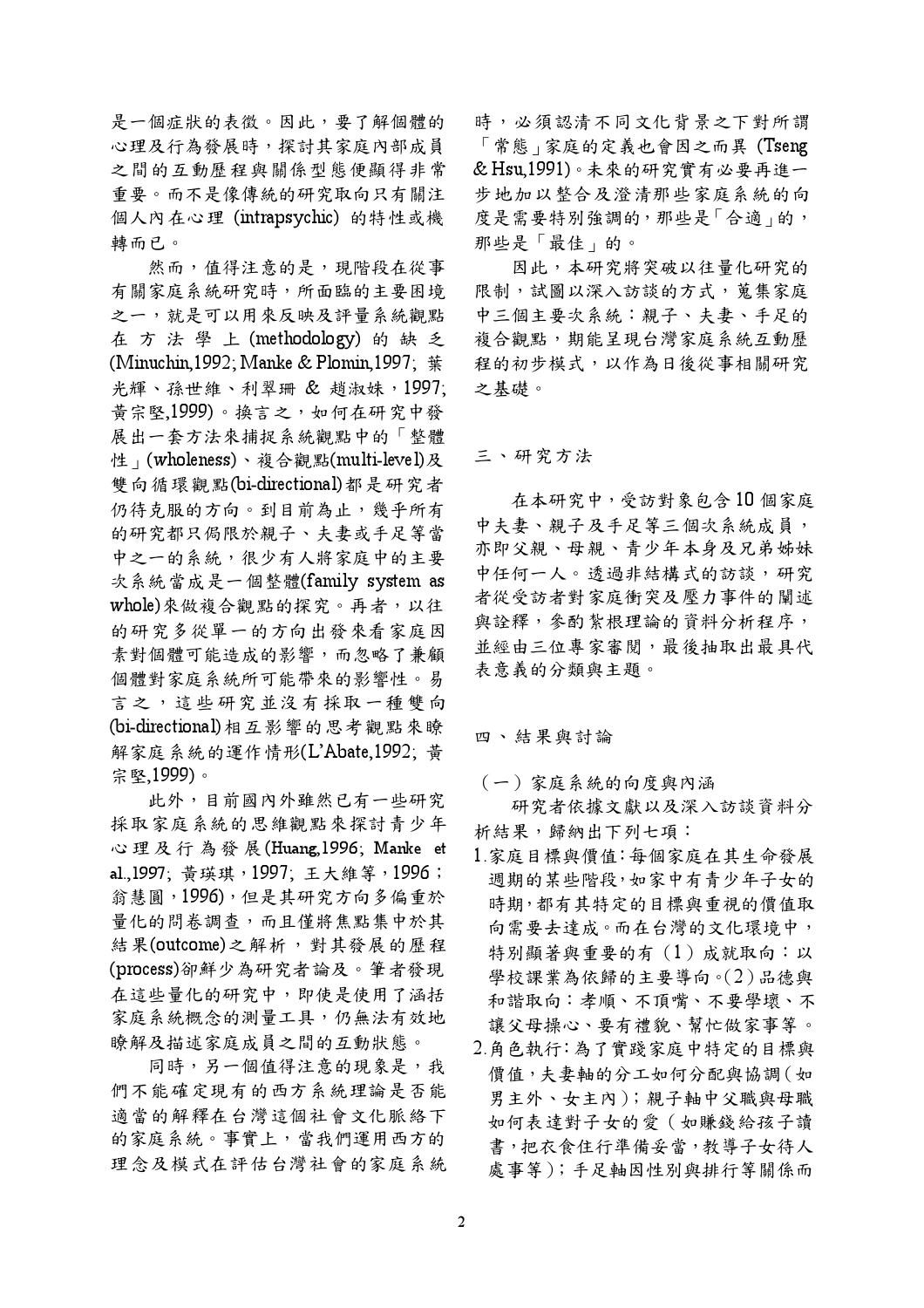影響其互動的內涵 (如兄友弟恭、長幼有 序、女子無才便是德);以及各次系統之 間是否能維持系統內或系統間的友伴關 係或是產生跨代聯盟與代間同盟的情形。

- 3.家庭規則:家庭成員為了符合其不同的目 標與價值、以及有效執行角色功能,不同 的家庭規則於是產生。而其家庭規則是否 明確可行,執行過程是否一致、有效?是 否能夠呼應成員在不同年齡、代間、性 別、個性、發展階段而能有彈性處理的空 間。
- 4.家庭訊息交換:不同成員之間以何種方式 (如說教、命令、打罵、嘮叨或說理、就 事論事、自省、站在對方立場著想等途 徑),來傳達其訊息、認知、想法;而透 過這些傳達方式, 成員又如何解讀「家庭 事實,與「家庭決策」。
- 5.家庭情感傳達:家庭成員的感覺與情緒是 如何的呈現與分享。彼此之間主觀的經驗 與感覺是否能夠相互開放,其傳達的過程 是否常是敵意、爭吵、壓抑或是包容、不 苛青,幽默與鼓勵的;負向情緒是否被允 許表達與發洩,成員之間是否願意把自己 的事情說出來讓家人了解,即使產生情緒 衝突也可以獲得溝通與處理。
- 6.家庭失衡:家庭可能因為系統內、外的種 種衝擊而失去原有的衡定狀態。這些「系 統內」的現象如代間的界限、想法、興趣、 期待與行為之衝突(如夫妻的外遇、分居 或失業;親子的管教衝突;手足的競爭與 抗衡;婆媳間的間隙與緊張);「系統外」 的現象則如921 大地震、經濟不景氣等衝 擊對家庭所帶來的影響。
- 7.家庭決策與問題解決模式:家庭內遇有決 策時是經由整個家庭、次系統 (如父母, 子女)或個人獨斷掌控,而其執行過程中 是否順暢或遭遇衝突。此外,家庭成員在 遭遇問題時所採取的因應策略為何?支 持系統為何(系統內成員本身或系統外的 資源)?這些解決模式是否確實有效?

(二)家庭系統的互動歷程

1.在訪談的資料中,研究者發現家庭系統的 互動乃是透過家庭成員中三個主要次系

統:親子、夫妻、手足等主要的次系統, 為了要達成個人、社會、文化,生態 (biosocial)或不同生命發展週期中的重 要目標或價值取向,所引發產生的一連串 過程。

- 2.每一個不同的家庭所關心或必須實踐的 目標與價值 (如夫妻關係要和諧、孩子功 課要好、不要變壞等),牽動或是左右了 家庭系統要透過何種角色功能與家庭規 則來執行,而在運作的過程中,如何造成 彼此的關係與互動?家庭訊息的傳達與 情感交换的形式與發展又對家庭構成哪 些影響與結果?而這些結果又如何影響 家庭訊息與情感交換的循環歷程?家庭 系統是否得以維持衡定或是造成失衡的 現象?而其中問題解決的因應策略又是 如何呈現等,在在都是反應目前台灣家庭 系統互動歷程模式的基礎。
- 3.社會文化脈絡對家庭系統之形成與發展 扮演了一個舉足輕重的角色。例如夫妻軸 及親子軸的關係中, 傳統所謂的尊卑觀已 漸被打破, 妻子與子女自主權的伸張以有 漸漸鬆綁的現象。但相較於西方社會強調 「清楚的代與代間界限」,台灣家庭目前 似乎仍重視家庭的等級制度及家庭成員 間的和諧關係,多於家庭成員個人的心理 需要; 強調效忠於自己的家庭多於追求個 人自主;不單重視夫妻間的親密關係,同 時亦強調夫妻間的責任等。因此,特殊的 本土文化的確產生不同的家庭系統內涵 與運作法則。

五、計劃成果自評

綜合而言,本研究是國內第一個試圖整 合系統觀點中的多元複合 (multi-level)概 念,以家庭中三個主要次系統 (夫妻、親 子、手足)來呈現家庭成員互動歷程的質 性研究。透過紮根理論的研究方法,為傳 統量化的家庭系統研究提出一個新的切入 角度。研究成果除了有助於建立家庭系統 互動歷程的初步理論模式,並可提供家庭 教育及諮商輔導人員做為預防、診斷、評 量、及治療之參考指標。訪談之資料分析